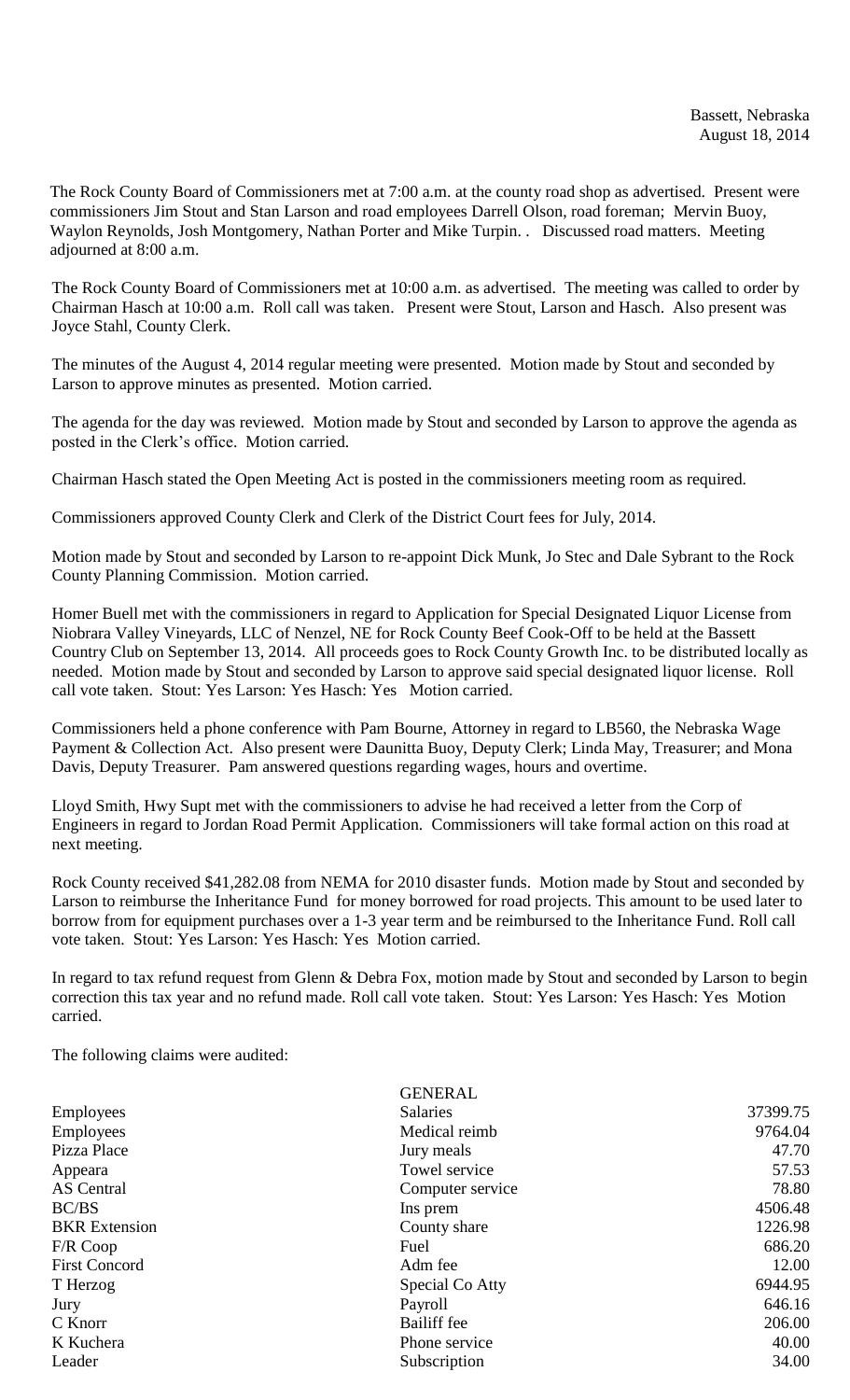| Leon's                            | Service call/sup                  | 93.49          |
|-----------------------------------|-----------------------------------|----------------|
| D Lohmeyer                        | Witness fee                       | 39.04          |
| D Nahrstedt                       | Witness fee                       | 39.04          |
| <b>OPC</b>                        | Maint                             | 102.46         |
| OnSite                            | Equip maint/rep                   | 85.00          |
| Presto X                          | Pest control                      | 49.10          |
| <b>RC</b> Clerk                   | Mat retire                        | 2600.33        |
| Scott's                           | Fuel                              | 33.21          |
| <b>RC</b> Clerk                   | Mat soc sec                       | 3416.36        |
| <b>SourceGas</b>                  | Ntl gas                           | 134.60         |
| J Stahl                           | Postage                           | 13.58          |
| Turp's                            | Sup                               | 9.38           |
| M Turpin                          | Mileage/postage                   | 123.42         |
| <b>US Bank</b>                    | Sup/meal                          | 22.76          |
| G Weidner                         | Phone service                     | 40.00          |
|                                   |                                   |                |
|                                   | <b>ROAD</b>                       |                |
| Road crew                         | Labor                             | 6444.30        |
| Road crew<br>A-1 Autocare         | Medical reimb                     | 4506.48        |
|                                   | Parts/rep                         | 317.71         |
| <b>Brown Co Treas</b>             | Rock                              | 5000.00        |
| F/R Coop                          | Fuel                              | 8317.46        |
| <b>Jeffres</b>                    | Gravel                            | 2166.18        |
| <b>KBR RPP Dist</b>               | Electricity                       | 15.00          |
| <b>NMC</b>                        | Parts/rep                         | 8275.17        |
| Plains Equipment                  | Parts                             | 197.51         |
| <b>RC</b> Clerk                   | Mat retire                        | 434.99         |
| <b>RC</b> Tire                    | Tires/rep                         | 848.95         |
| Sandhill Equipment                | Parts/rep                         | 2185.55        |
| Scott's                           | Fuel                              | 1577.61        |
| <b>RC</b> Clerk                   | Mat soc sec                       | 826.38         |
| Turp's                            | Sup                               | 517.22         |
| Van Diest Supply                  | Chemical                          | 957.93         |
|                                   | <b>ROAD/BRIDGE CONSTRUCTION</b>   |                |
| <b>Frontier Diesel</b>            | Machine hire                      | 1750.00        |
| <b>Strelow Ranch Trucking</b>     | Machine hire                      | 4275.00        |
| Topkote                           | Armor coat/Newport                | 47,871.95      |
|                                   |                                   |                |
| J Stahl                           | <b>ZONING</b>                     | 9.80           |
|                                   | Postage                           |                |
|                                   | <b>INSTITUTIONS</b>               |                |
| NE H&H Services                   | Patient care                      | 93.00          |
|                                   | <b>LIBRARY</b>                    |                |
|                                   | <b>Salaries</b>                   | 2777.00        |
| Employees<br><b>RC</b> Clerk      | Mat retire                        | 187.45         |
| <b>RC</b> Clerk                   | Mat soc sec                       | 212.44         |
|                                   |                                   |                |
|                                   | <b>INHERITANCE</b>                |                |
| <b>Dept Correctional Services</b> | Sup                               | 50.00          |
| <b>NPPD</b>                       | Electricity                       | 500.00         |
|                                   |                                   |                |
| Geo-Comm                          | 911 EMERGENCY EQUIPMENT           | 3253.83        |
| <b>Great Plains Comm</b>          | Maint/software support<br>Service | 86.48          |
| <b>Industrial Tower</b>           | Tower rent                        | 439.34         |
|                                   |                                   |                |
|                                   | OTHER CAPITAL PROJECTS            |                |
| Capital One                       | UTV payment                       | 225.00         |
|                                   |                                   |                |
|                                   | <b>WEED</b>                       |                |
| Employee                          | Salary/medical reimb              | 1439.58        |
| PO                                | Box rent                          | 60.00          |
| <b>RC</b> Clerk                   | Mat retire                        | 46.47          |
| <b>RC</b> Clerk                   | Mat soc sec                       | 100.57         |
| Turp's                            | Sup                               | 77.34<br>53.28 |
| Verizon                           | Service                           |                |